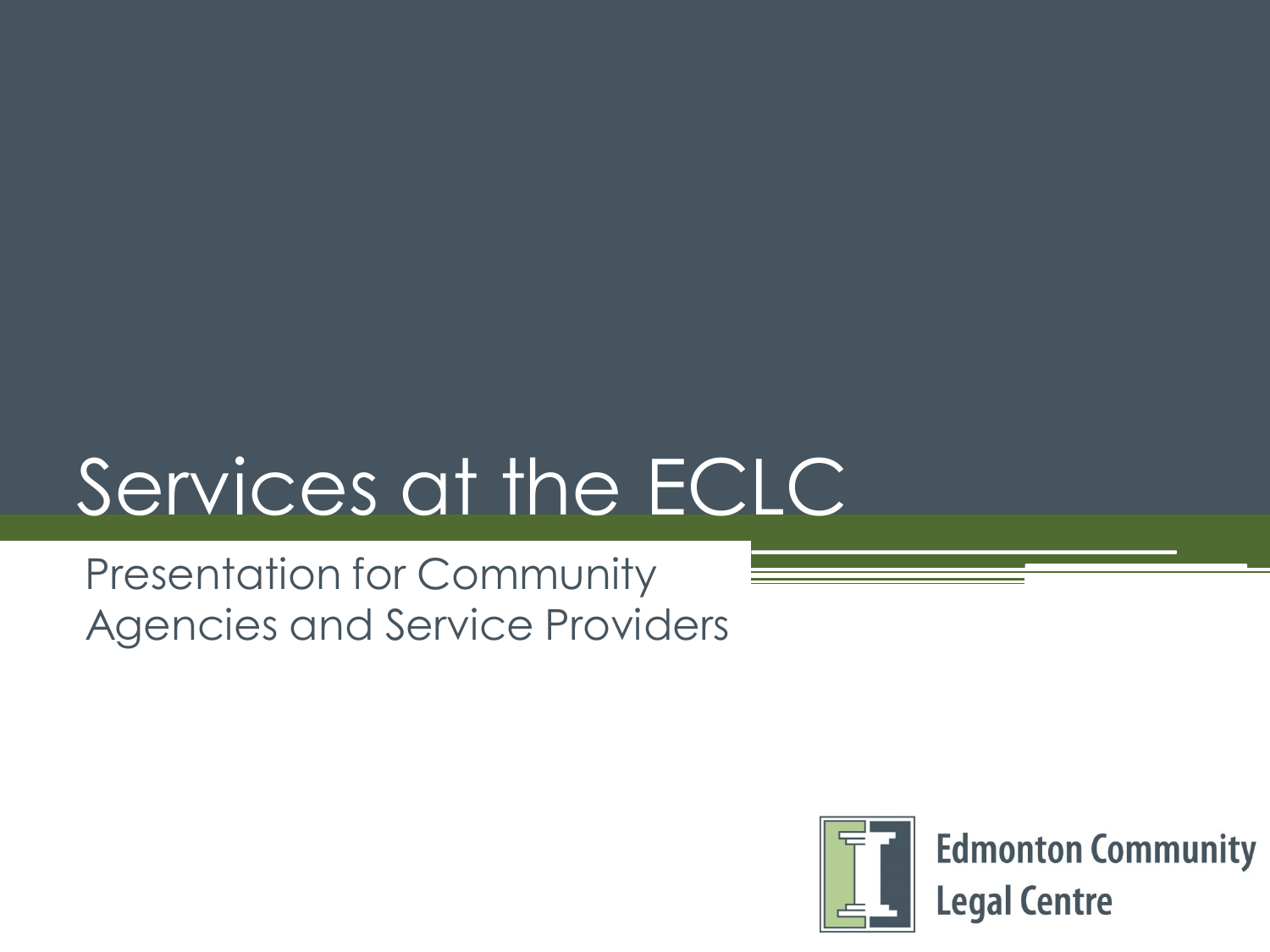### Mission

*The Edmonton Community Legal Centre (ECLC) is a community-based agency that provides free legal advice, assistance, information and referrals for persons with a low income.*

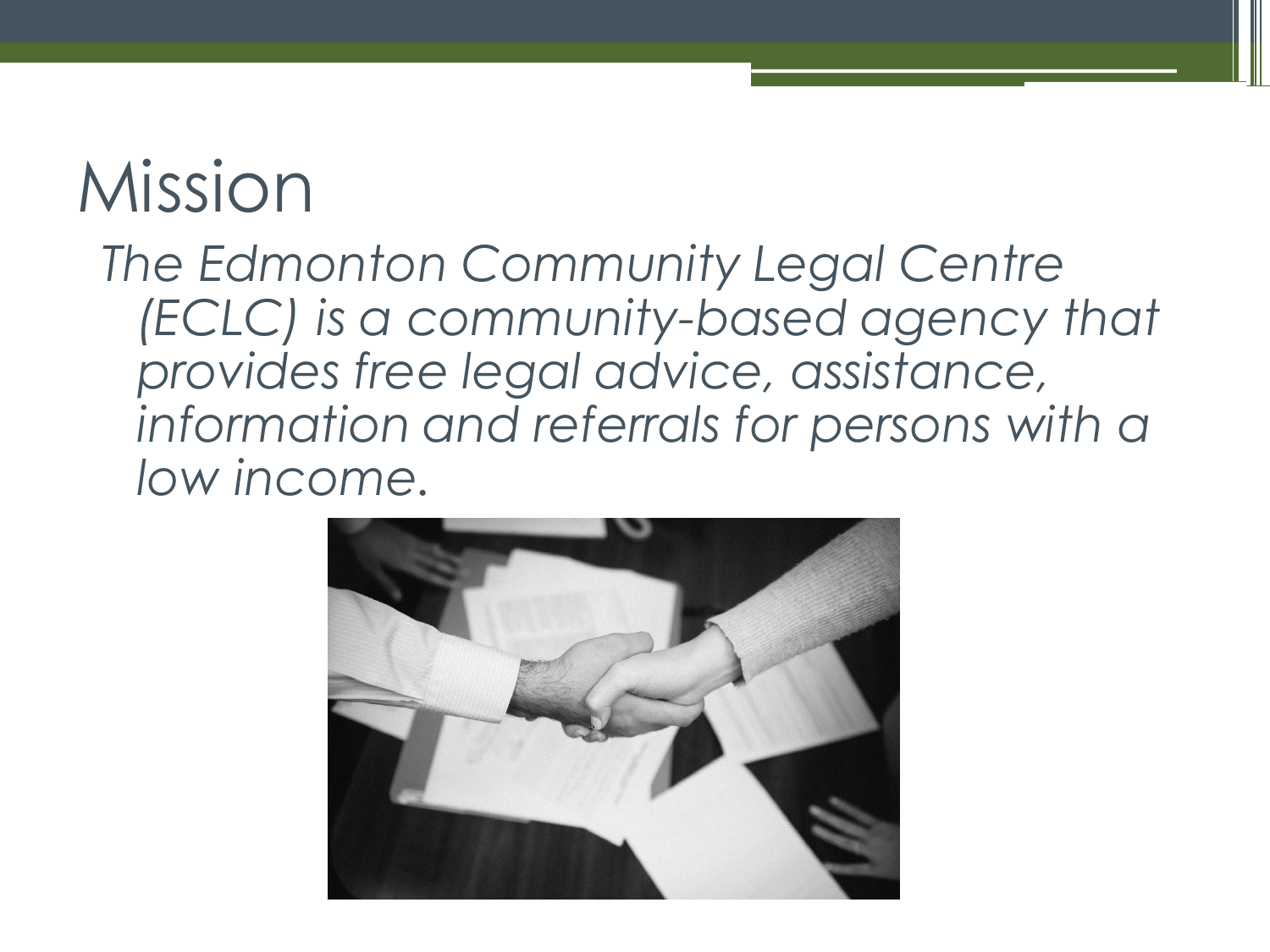## Services

- Evening Legal Clinic ▫ Free appointments with volunteer lawyers
- Immigration Program
- Family Law Program
- Public Legal Education
- Social Benefit Advocacy

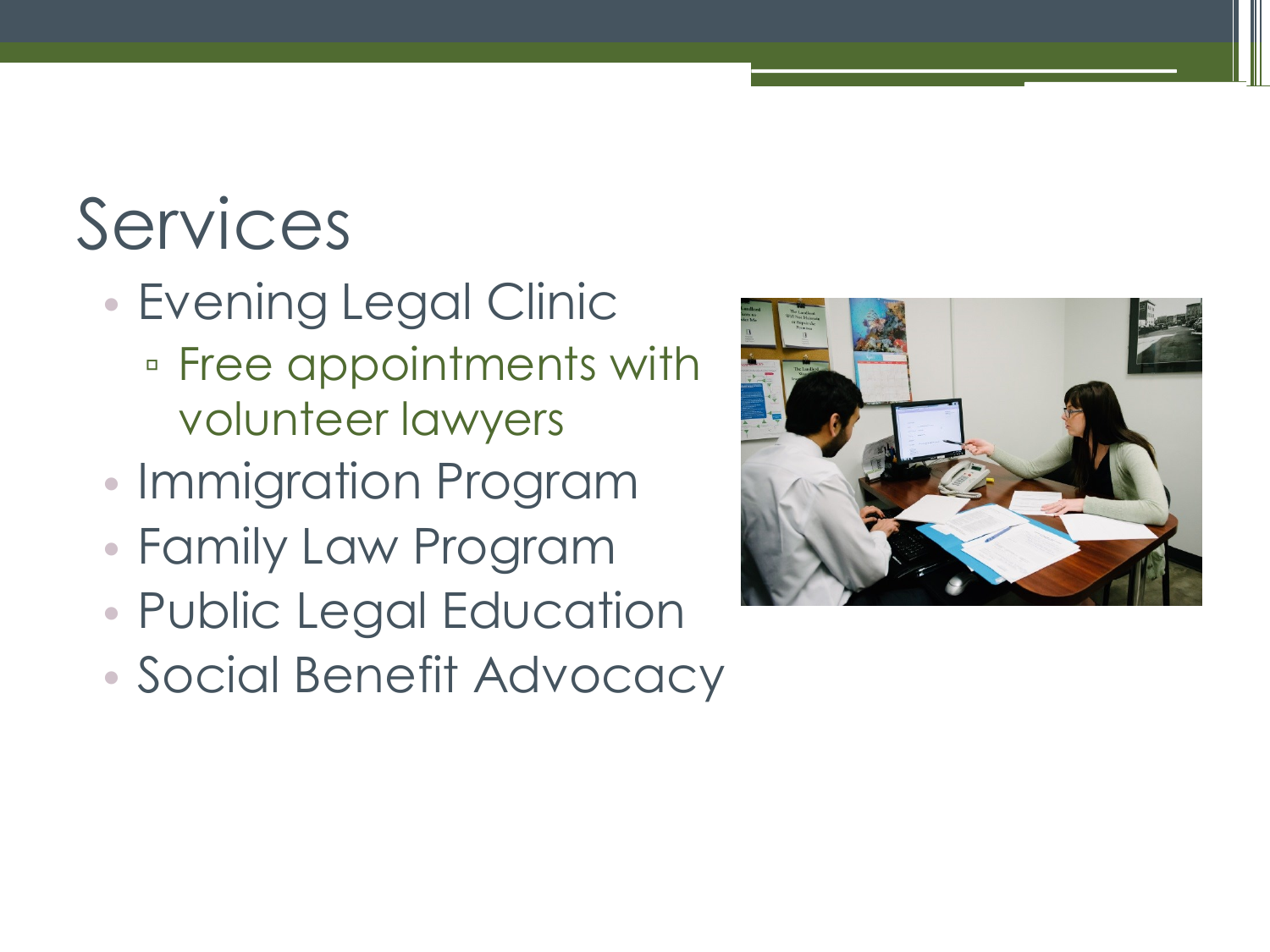#### Criteria for obtaining services

- In order to use our services (except the public presentations), a person must:
- 1. Fall within in our financial guidelines.
- 2. Have a legal matter that falls within our area of service.

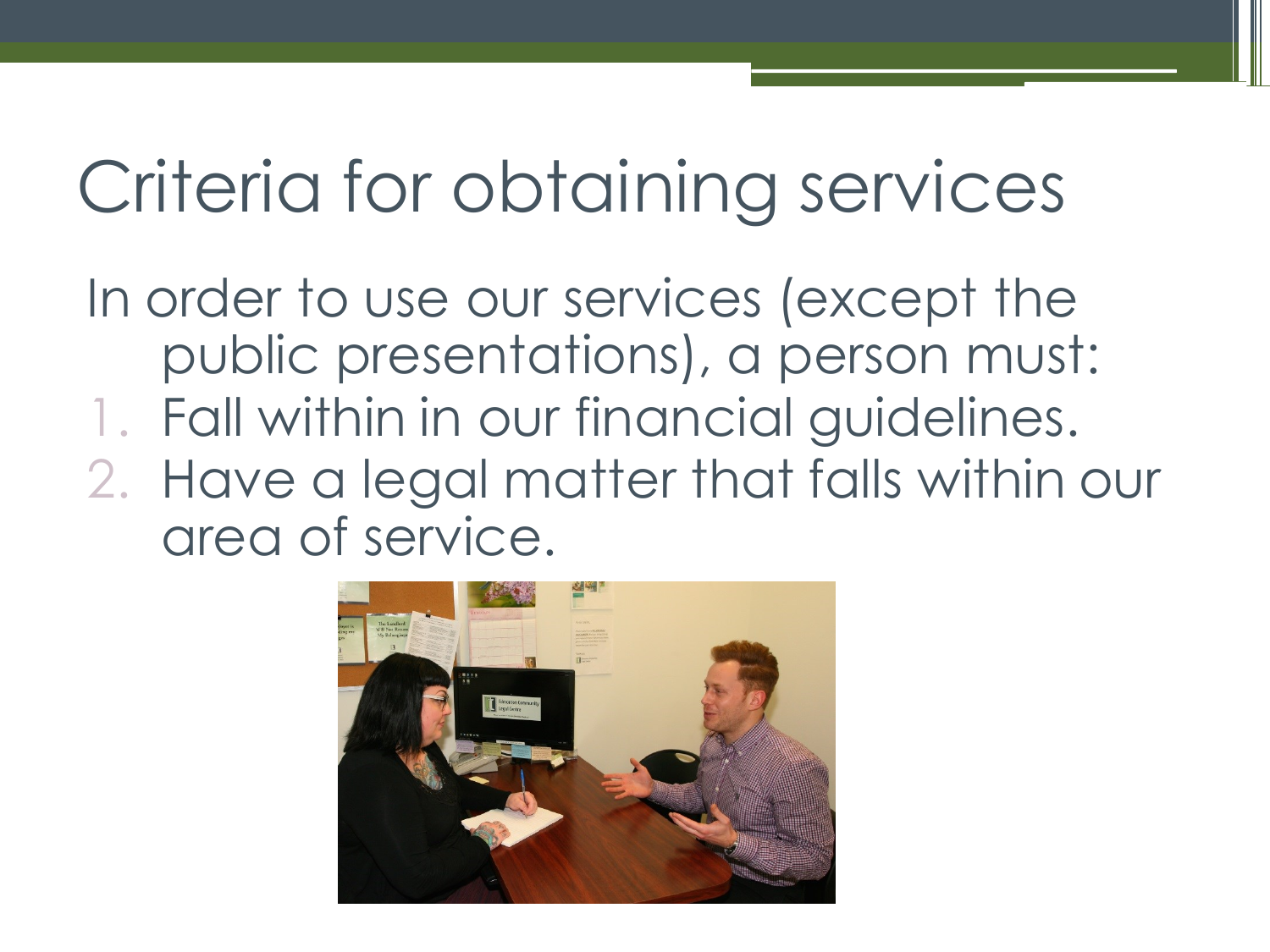#### Who should you refer for the clinics?

- Any Client that has a legal issue with a:
	- Landlord
	- Employer
	- Filing a Small Claims
	- Debt
	- Will or Estates matter
	- Human Rights
	- Immigration matter, including TFW. *Eligibility for our services does not depend on your status in Canada.*
	- Family law matter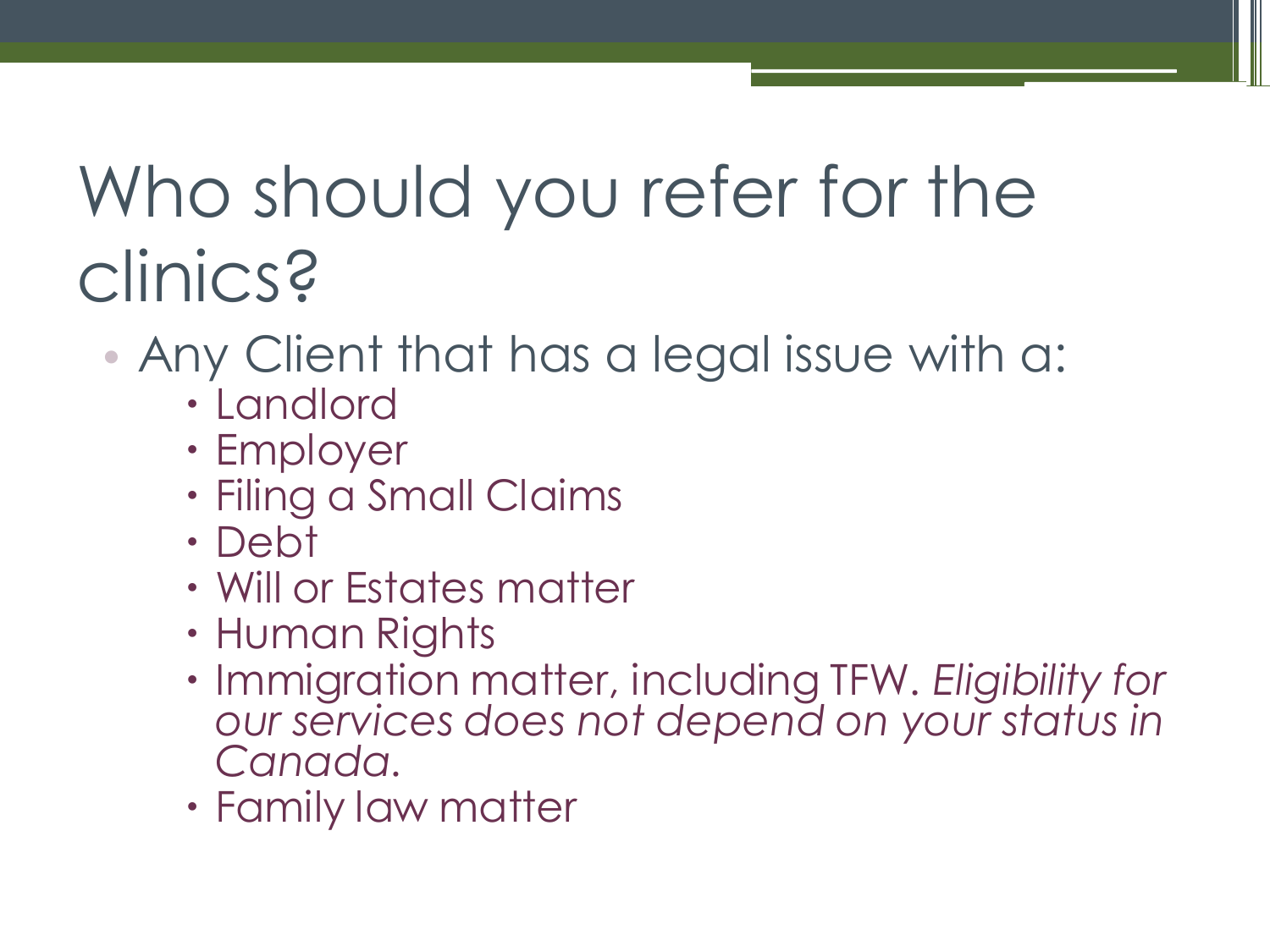#### Who should you refer for Immigration services?

- New comers to Canada who have immigration questions or problems
- Temporary Foreign workers with legal problems and status issues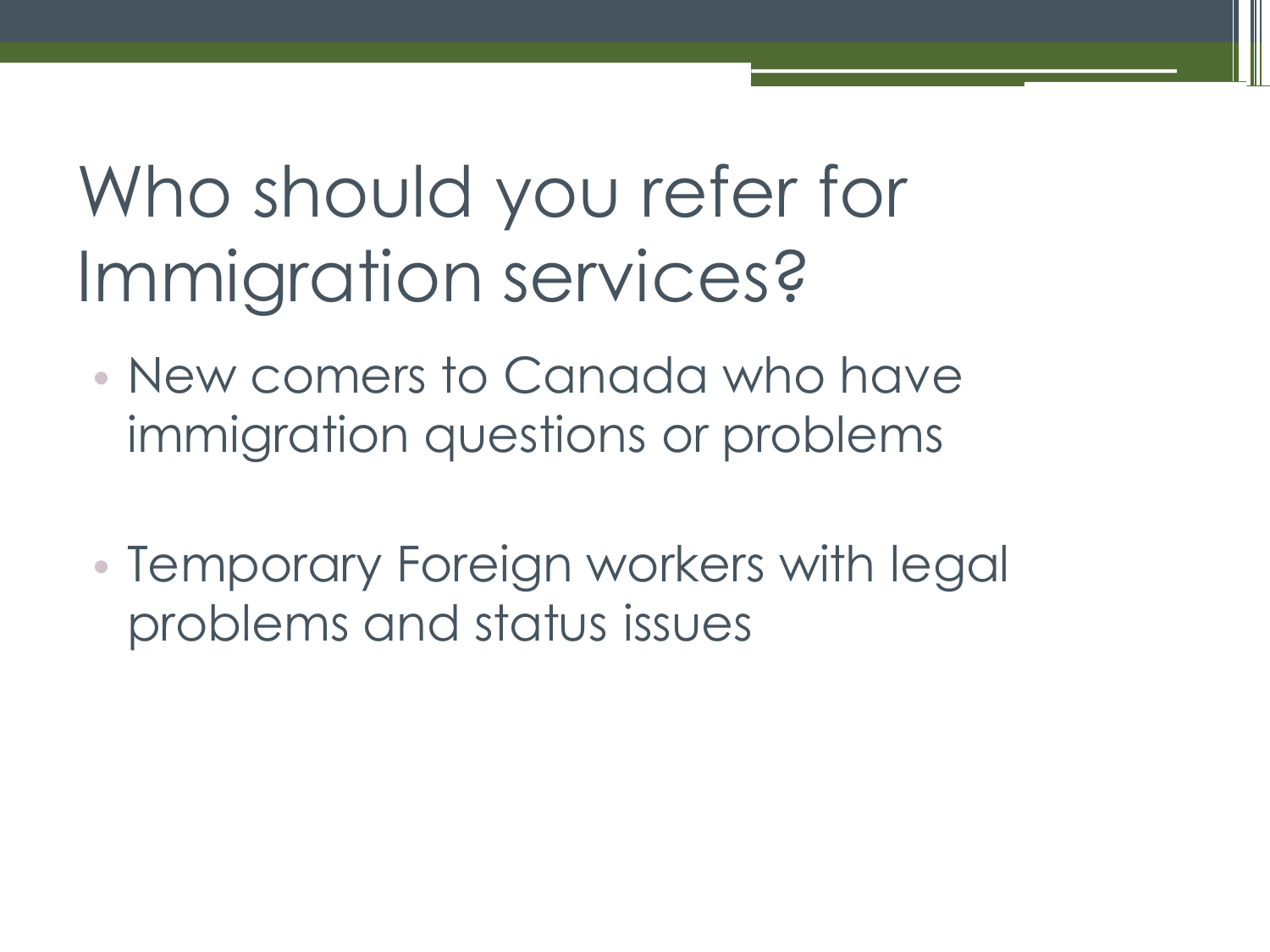#### Who should you refer for our Family Law Program?

- Any Client that has a legal issue with a:
	- Parenting order
	- Child and Spousal Support
	- Custody and Access Orders
	- Common-law relationships
	- Queen's bench protection order hearings
	- Division of property
- We do not help with child welfare matters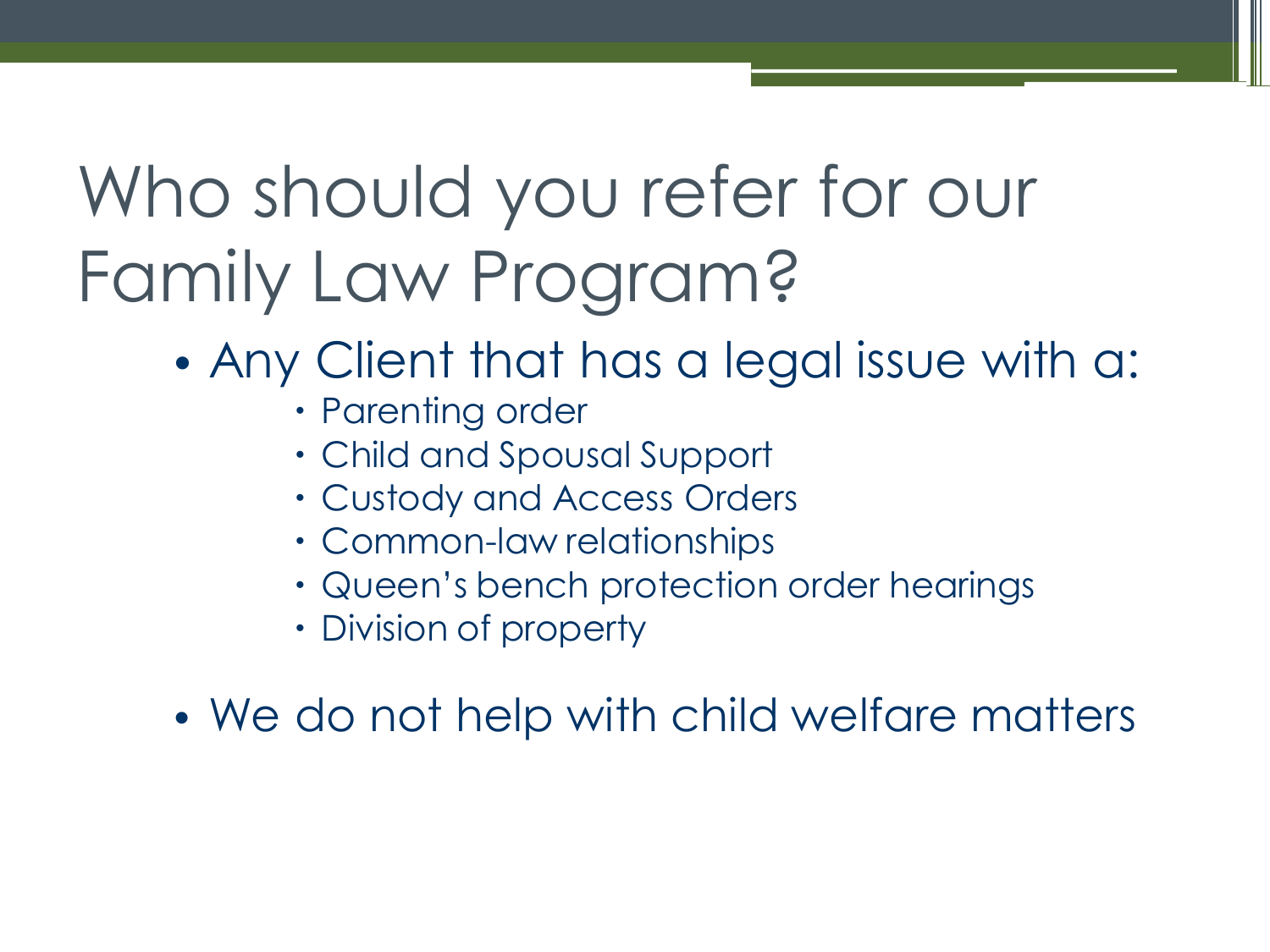#### What should I tell my client?

- All our services, except the presentations, are by appointment only.
- Clients should contact ECLC. We make every effort to return calls within one business day. You can message us on behalf of a client to initiate the conversation, but we will have to speak to the client also during the booking.
- The legal services coordinators will ask a number of questions to ensure they meet our criteria and book them in for an appointment.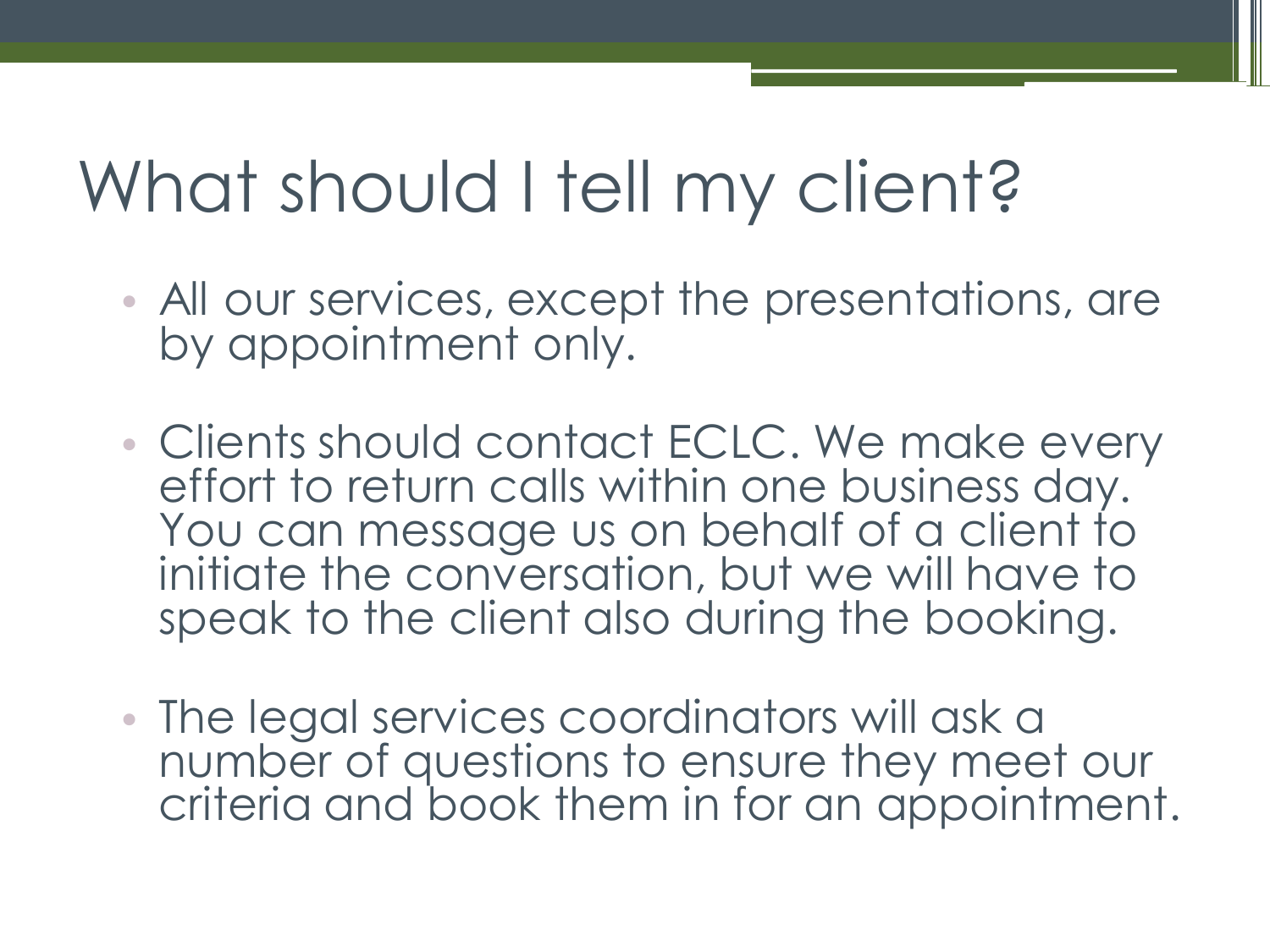#### Income Support Advocacy

- ECLC can assist with support for income and appeals with AISH- Assured Income for Severely Handicapped
- **Who do I refer to the Income Support Program?** 
	- Clients who has been denied social benefits
	- Clients who have been assessed to owe money because of overpayment
- **What should I tell my client?** 
	- Contact our office so that our Social Benefit Advocate can ask questions to determine if we can help.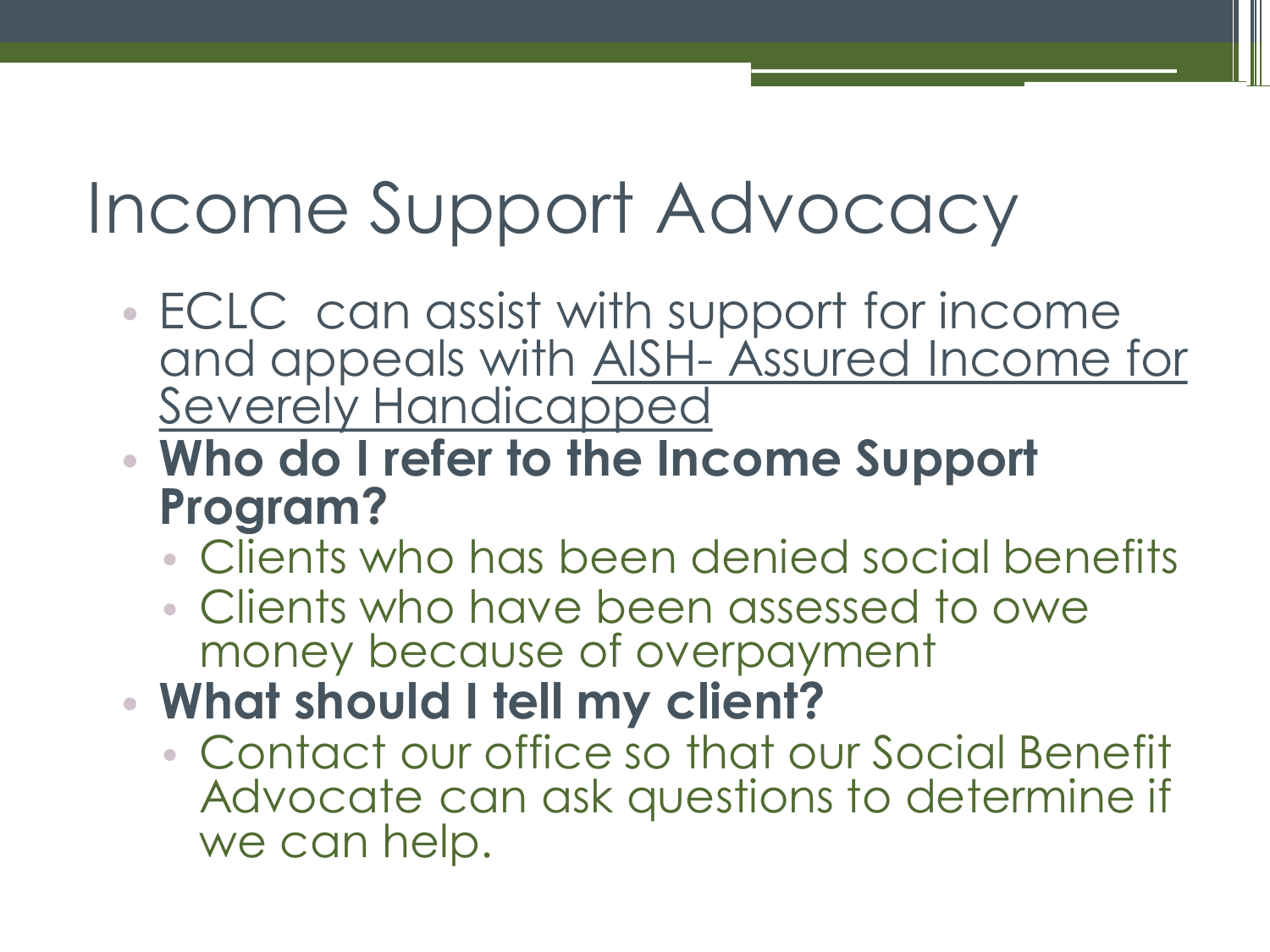

#### Phone: 780-702-1725 Public e-mail (for appointments): [Intake@eclc.ca](mailto:Intake@eclc.ca)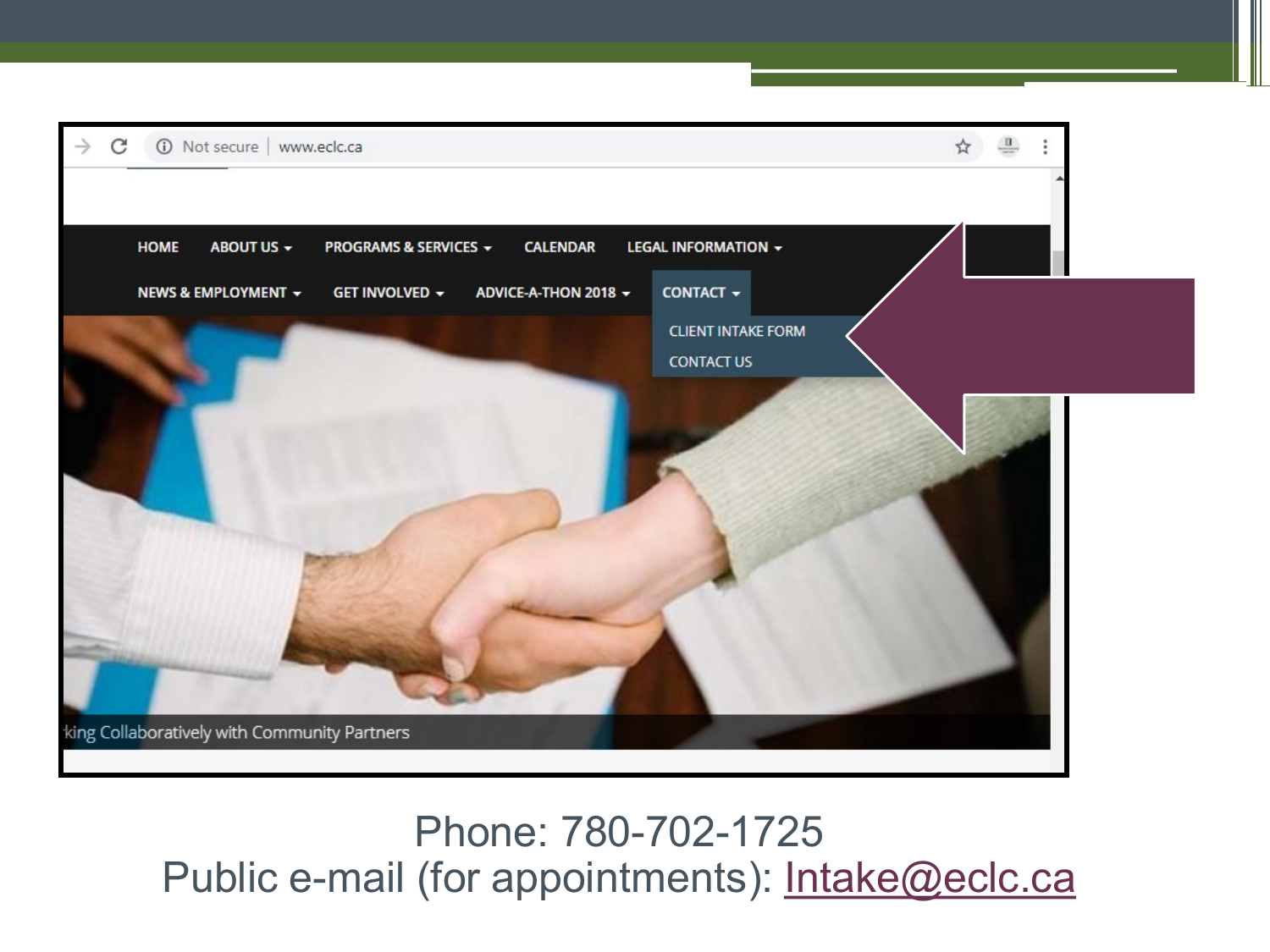## Public Legal Education Seminars

- We collaborate with the Edmonton Public Library and community agencies to do free public legal education workshops on various topics, including:
	- Knowing your rights as a tenant
	- Knowing your rights as an employee
	- Wills and estates
	- Immigration
	- Family law

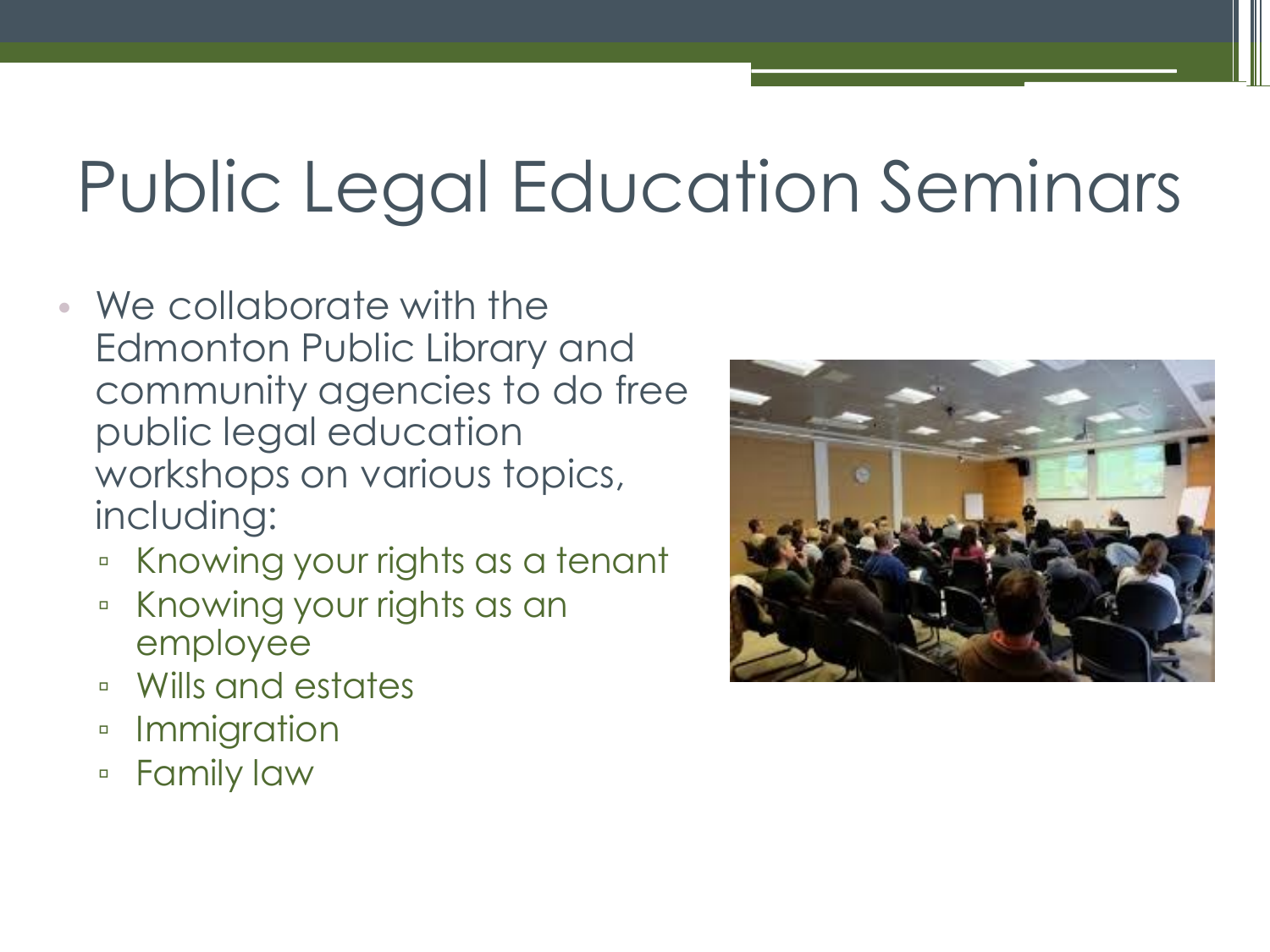#### Who do I refer to a PLE session?

- Any client who wants legal information. PLE sessions are open to the public regardless of income.
- If the client has a family law matter they must attend a session before they qualify for a clinic appointment.
- We also have videos of these sessions:
	- **http://www.eclc.ca/wills-and-estates-information-resources/**
	- **http://www.eclc.ca/landlord-tenant-law/**
	- **http://www.eclc.ca/employment-law/**
	- **http://www.eclc.ca/family-law-information-resources/**
- Clients should call our office or visit the website to get dates for upcoming sessions. [www.eclc.ca](http://www.eclc.ca/)